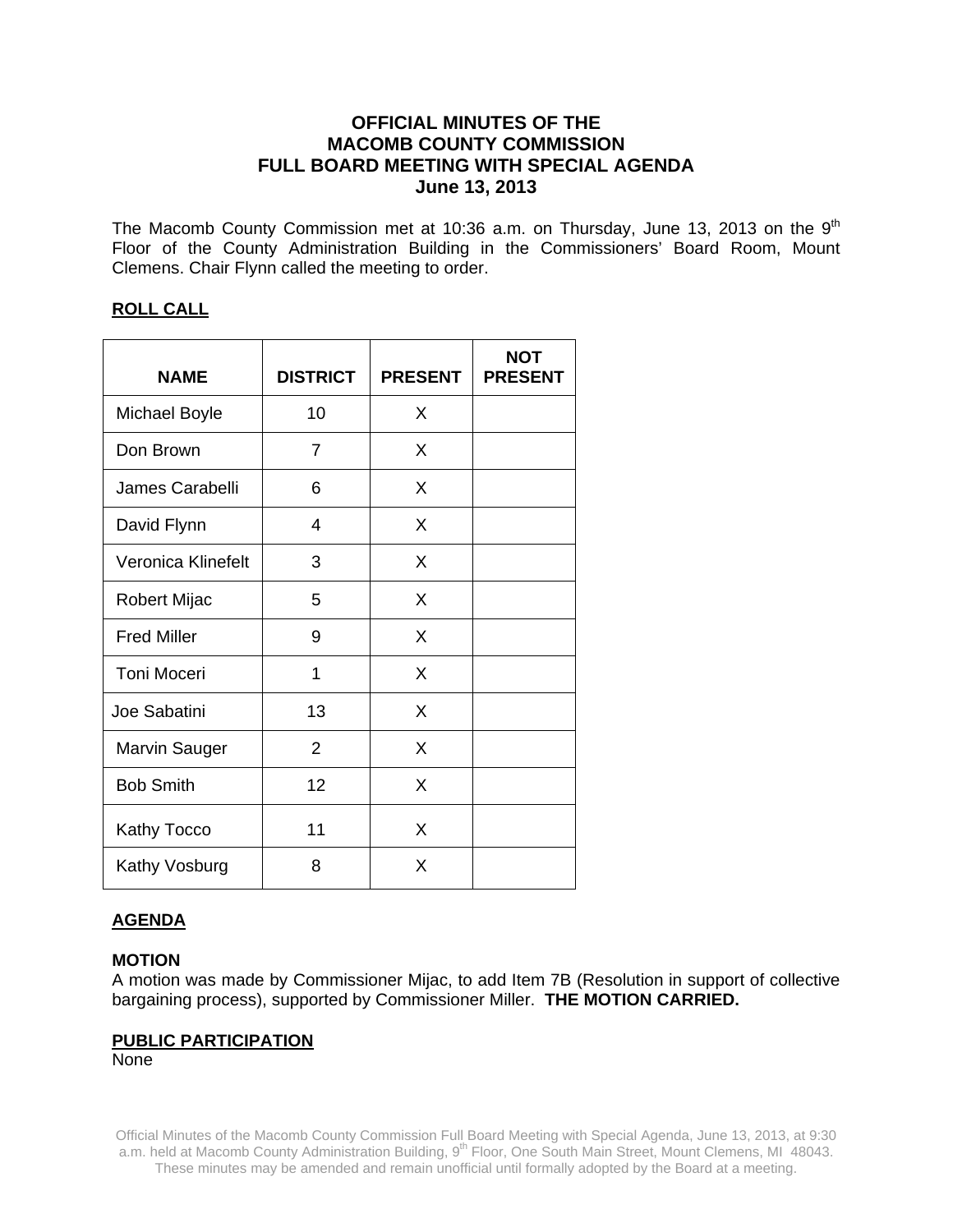# **JUSTICE & PUBLIC SAFETY COMMITTEE MEETING – June 11, 2013**

The clerk read the recommendation from the Justice & Public Safety Committee and a motion was made by Chair Vosburg, supported by Vice-Chair Smith, to adopt the committee recommendation.

**R13-120** Approve the 2011 Citizen Corps Program Interlocal Funding Agreement for use with the following jurisdictions: City of Detroit, and the Counties of Monroe, Oakland, St. Clair, Washtenaw and Wayne; Further, a copy of this Board of Commissioners' action is directed to be delivered forthwith to the Office of the County Executive.

# **THE MOTION CARRIED.**

# **FINANCE COMMITTEE MEETING – June 13, 2013**

Without objection, the reading of the minutes was waived.

### **MOTION**

A motion was made by Chair Miller, supported by Vice-Chair Moceri, to adopt the committee recommendations.

- **R13-121** Approve the FY 2013 budget amendment request from Emergency Management & Communications resulting in a net increase of \$4,555,482.00 in Fund 350; Further, this budget action addresses budgetary issues only. It does not constitute the Commission's approval of any County contract. If a contract requires Commission approval under the County's Contracting Policy or the County's Procurement Ordinance, such approval must be sought separately; Further, a copy of this Board of Commissioners' action is directed to be delivered forthwith to the Office of the County Executive.
- **R13-122** Adopt an ordinance establishing budget requirements; Further, a copy of this Board of Commissioners' action is directed to be delivered forthwith to the Office of the County Executive.
- **R13-123** Adopt an ordinance requiring additional information in quarterly financial reports; Further, a copy of this Board of Commissioners' action is directed to be delivered forthwith to the Office of the County Executive.

### **THE MOTION CARRIED**.

### **RESOLUTIONS**

### **MOTION**

A motion was made by Commissioner Moceri, to adopt the following Resolution, supported by Commissioner Miller.

### **R13-124** Amending the Motion to "Approve the Attached List of Boards and Commissions Requiring Governance Appointments and/or Approvals (offered by Tocco; recommended by Government Operations Committee on 06/10/13)

Official Minutes of the Macomb County Commission Full Board Meeting with Special Agenda, June 13, 2013, at 9:30 a.m. held at Macomb County Administration Building, 9<sup>th</sup> Floor, One South Main Street, Mount Clemens, MI 48043. These minutes may be amended and remain unofficial until formally adopted by the Board at a meeting.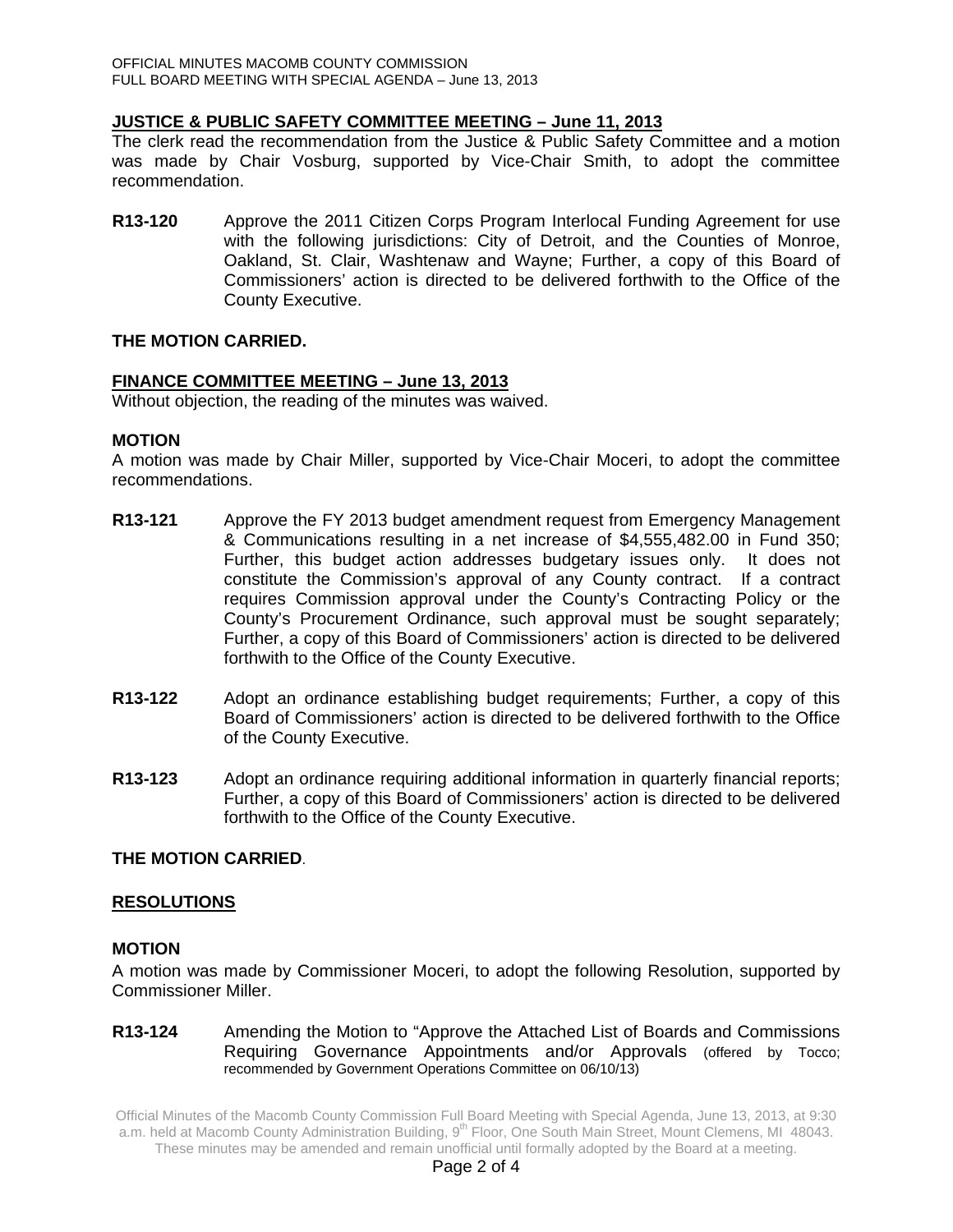# **THE MOTION CARRIED.**

## **MOTION**

A motion was made by Commissioner Miller, to adopt the following Resolution, supported by Commissioner Smith.

**R13-125** Resolution in support of Collective Bargaining process (offered by Miller; recommended by Finance Committee on 06/13/13). (Record NO votes for Brown, Carabelli, Sabatini and Vosburg).

### **THE MOTION CARRIED.**

### **PROCLAMATIONS**

# **MOTION**

A motion was made by Commissioner Miller, to adopt the following Proclamations in their entirety, supported by Commissioner Carabelli.

- **R13-126** Commending William and Catherine McGrail Retirements from City of Utica (offered by Carabelli; recommended by Finance Committee on 06/13/13; Proc. #13-23)
- **R13-127** Commending John Dingell on becoming the longest-serving member of Congress (offered by Board Chair; recommended by Finance Committee on 06/13/13; Proc. #13- 24)
- **R13-128** Commending Randazzo Heating & Cooling 25<sup>th</sup> Anniversary (offered by Sabatini; recommended by Finance Committee on 06/13/13; Proc. #13-25)
- **R13-129** Commending Chuck Hersey Retirement from SEMCOG (offered by Vosburg; recommended by Finance Committee on 06/13/13; Proc. #13-26)
- **R13-130** Commending Jan Wilson on being honored at the James G. O'Hara Awards Luncheon (offered by Miller; recommended by Finance Committee on 06/13/13; Proc. #13-27)
- **R13-131** Commending the International Union of Painters and Allied Trades on being honored at the James G. O'Hara Awards Luncheon (offered by Miller; recommended by Finance Committee on 06/13/13; Proc. #13-28)
- **R13-132** Commending Jennifer Morgan on the honor of receiving the 2013 Athena Award (offered by Moceri; recommended by Finance Committee on 06/13/13; Proc. #13-29)
- **R13-133** Congratulating the Belgian-American Century Club 100<sup>th</sup> Anniversary (offered by Boyle; recommended by Finance Committee on 06/13/13; Proc. #13-30)
- **R13-134** Commending the Wayne and John Webber Foundation for their generous gift of the Chesterfield Township Splash Park (offered by Vosburg; recommended by Finance Committee on 06/13/13; Proc. #13-31)

# **THE MOTION CARRIED.**

Official Minutes of the Macomb County Commission Full Board Meeting with Special Agenda, June 13, 2013, at 9:30 a.m. held at Macomb County Administration Building, 9<sup>th</sup> Floor, One South Main Street, Mount Clemens, MI 48043. These minutes may be amended and remain unofficial until formally adopted by the Board at a meeting.